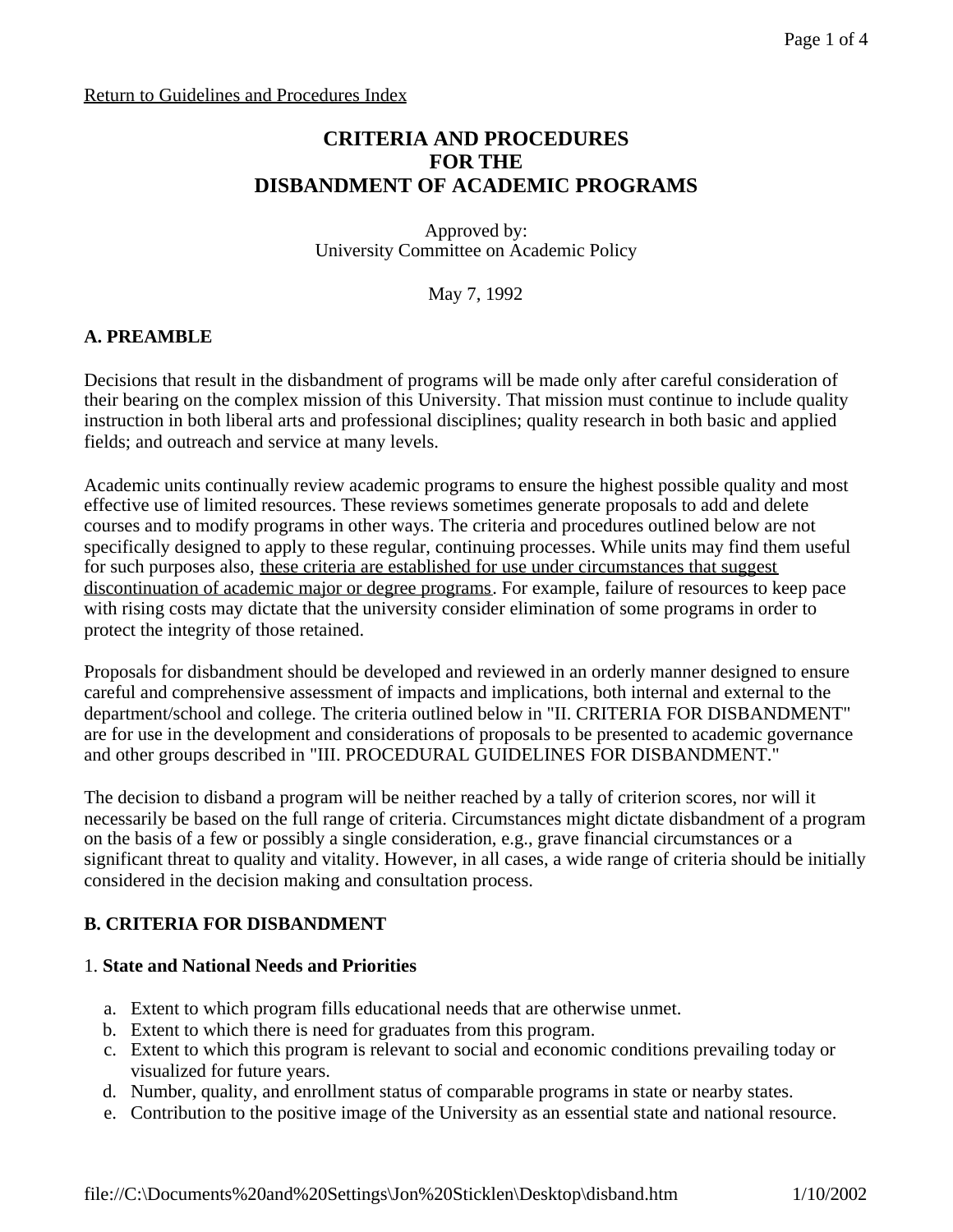### 2. **Institutional Mission and Priorities**

- a. Appropriateness of program to MSU's institutional mission (present and future).
- b. Extent to which program is essential to a good liberal education.
- c. Extent to which program meets professional needs and expectations.
- d. Extent to which program contributes to other institutional programs and priorities (e.g., internationalization).
- e. Impact upon enrolled students, other instructional programs, and institutional missions of instruction, research and outreach.

#### 3. **Program Quality**

- a. Faculty quality and vitality.
- b. Peer (e.g., CIC, AAU, land grant) ranking of educational program.
- c. Contributions to interdisciplinary programs.
- d. Contributions to research and outreach.
- e. Adequacy of facilities (classrooms, laboratories, offices, equipment, other facilities).
- f. Strength and priority of supporting or related disciplines.
- g. Quality and adequacy of library holdings, computing or other technology support, and other relevant support units and services.
- h. Adequacy of operating funds.
- i. Critical mass of faculty.

#### 4. **Faculty, Staff, and Student Considerations**

- a. Availability of appropriate alternative assignments for faculty and staff in the University.
- b. Availability of appropriate alternative educational programs in the University and the state for students.
- c. Student demand for the program, especially enrollment level and trends.
- d. Too low of a student-faculty ratio.
- e. Too low of a faculty-support ratio.
- f. Appropriateness of mix of temporary and tenure system faculty.
- g. Extent of contribution to overall student satisfaction.

#### 5. **Financial Considerations**

- a. Cost-effectiveness in relation to other similar programs in the state and at peer institutions.
- b. Amount of additional resources required to reach and/or sustain acceptable quality.
- c. Extent of grave financial circumstances.

#### 6. **Value of alternative uses of resources**

- a. Extent of enhanced return to teaching, research, and outreach productivity for alternative assignments of personnel.
- b. Contribution to quality and cost containment through migration of students to other programs.
- c. Cost savings of administrative reductions that can be used for direct investment, teaching, research, and outreach.
- d. Programmatic opportunities created by reassignment of positions.
- e. Contribution to overall cost containment/institutional effectiveness.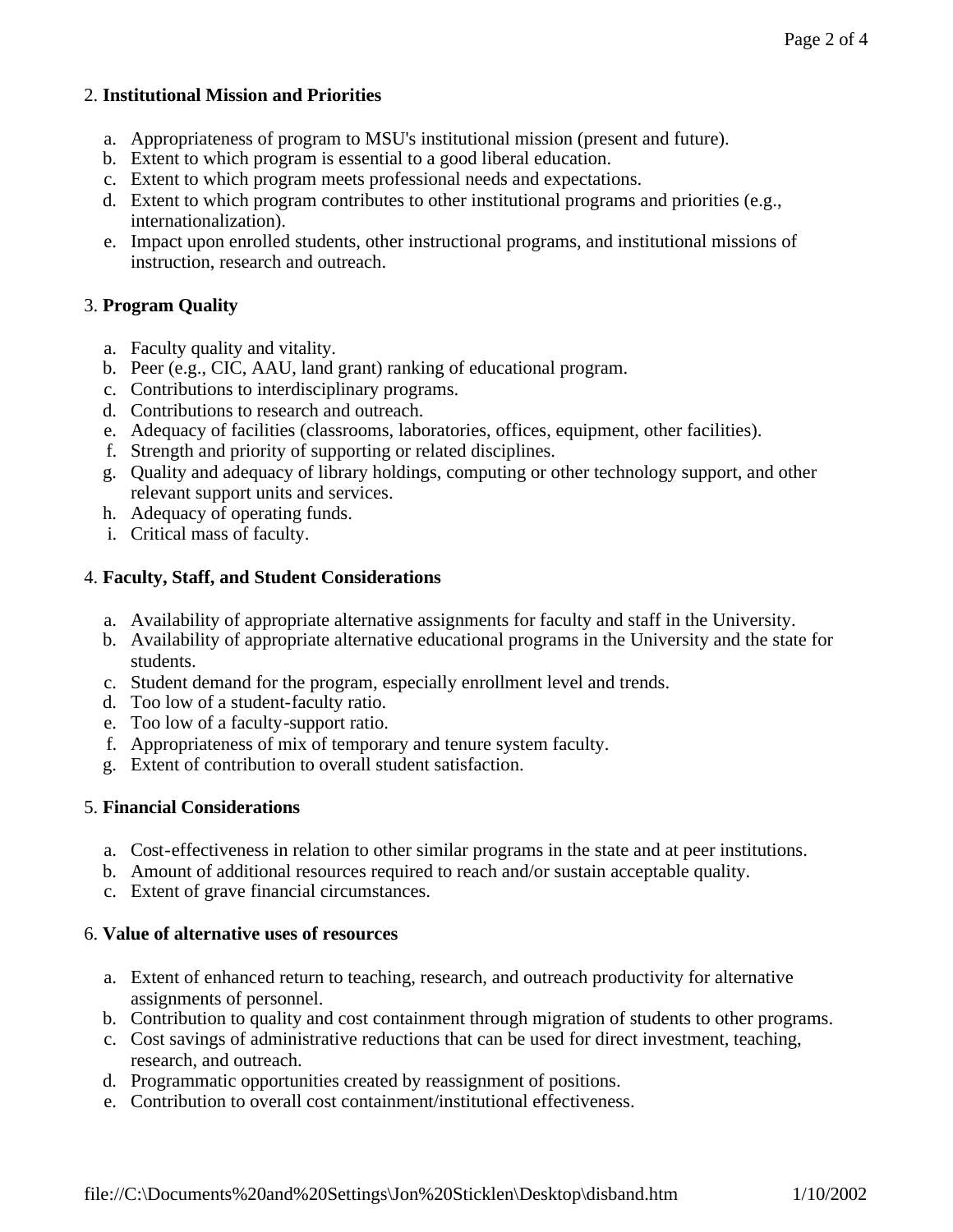## **C. PROCEDURAL GUIDELINES FOR DISBANDMENT**

## **1. GENERAL CRITERIA:**

A. All proposals should address in a systematic manner the Criteria for Disbandment specified in Part II.

B. Consultation at all levels should be governed by the following principles:

- 1. That all interested groups have a chance to confer and exchange views with due regard for each others legitimate views and perspectives.
- 2. That the advice given or information provided should be used to shape a final decision.

C. At all levels alternatives (unless the area is no longer germane) to discontinuation (e.g., sharpening unit focus, merging with other units, downsizing units, providing additional resources/personnel) should be considered.

D. In the case of a jointly administered program all appropriate units/colleges will use these procedures.

# **2. UNIT/COLLEGE LEVEL: INITIAL PLANNING DISCUSSIONS**

A. Consulting on Unit Level Working Proposal: Units should be prepared to document, if requested all formal meetings which occurred, their date, and the outcomes if any, of the discussions.

- Consult all formal unit governance bodies (e.g., curriculum committee) in preparation of working proposal.
- Consult unit student groups.
- Consult other groups (e.g., alumni groups) when appropriate.
- Consult with other colleges and units which may be directly affected.
- B. Guidelines For Consulting on Formal Proposal:

After consultation at the unit level the working proposal is modified as appropriate and sent to all relevant college governance groups, including especially student groups which might have a substantial interest.

A formal proposal is then prepared by either the Departmental Chairperson, the Dean, or the Office of the Provost. This formal proposal can contain minority reports from any of the interested parties (e.g., administrators, governance groups). The formal proposal should stipulate dates for phasing out the program and means for accommodating currently enrolled majors and other students.

# **3. UNIVERSITY LEVEL GOVERNANCE**

- A. Asked to Consult on Working Proposal When:
	- 1. Students are going to be informed not to enroll in a program. University level governance will then give advice on whether a moratoria on student admissions is appropriate.
	- 2. Resource and/or personnel decisions are to be made which substantially threaten the vitality of the unit.
	- 3. The impacts of the proposal affect in a substantial way a wide number of units outside of the college.
- B. Reaction to Formal Proposal
	- 1. University level academic governance shall focus on whether the consultations on the unit/college level appear to have been appropriate and the broad university repercussions of the proposal.
	- 2. University level governance groups can recommend that: the formal proposal be returned to the unit for further development; due to its major impact on the university it should be discussed in Academic Council; or the formal proposal should be sent on to the next level of review.

# **4. ADMINISTRATIVE LEVEL REVIEW**

Final proposal, incorporating consultation from all of the above groups, sent to university level administrators.